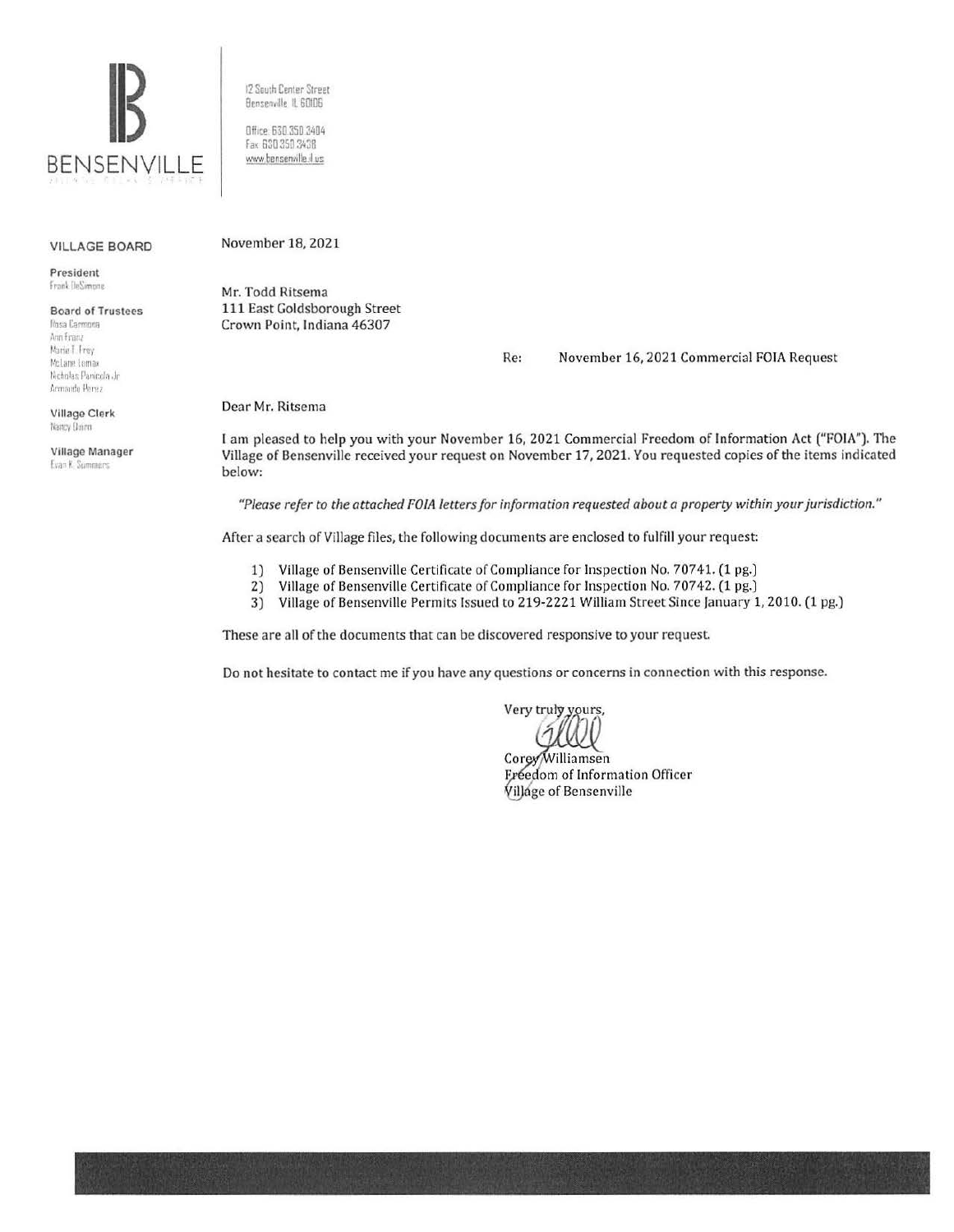# **IB VILLAGE OF BENSENVILLE**<br> **FREEDOM OF INFORMATION ACT** BENSENVILLE **REQUEST FORM**

TO: *COREY WILLIAMSEN* FROM: Name Todd Ritsema

*Village of Bensenville* 

*Freedom of Information Officer* 

**1 3 : 0 : 1 - P 1 : 0 : 5 : F | C** 



Address 111 E. Goldsborough Street

Crown Point, IN 46307

*12* S. *Center Street* Phone (219) 213-2611

*Bensenville, IL* 60106 **E-Mail tlritsema@sbcglobal.net** 

# *TITLES OR DESCRIPTION OF RECORDS REQUESTED (Please Include Date of Birth ami Case Number for Police Records):*

Please refer to the attached FOIA letters for information requested about a property within your

jurisdiction.

| THIS REQUEST IS FOR A COMMERCIAL PURPOSE (You must state whether your request is for a<br>commercial purpose. A request is for a "commercial purpose" if all or any part of the information will be<br>used in any form for sale, resale, or solicitation or advertisement for sales or services. Failure to disclose<br>whether a request is for a commercial purpose is a prosecutable violation of FOIA.) |                                                                                                                                                                                                                                                                                                                                                                                                                                                                                              |                               |                      |                                                                                                                                              |  |  |  |  |  |
|--------------------------------------------------------------------------------------------------------------------------------------------------------------------------------------------------------------------------------------------------------------------------------------------------------------------------------------------------------------------------------------------------------------|----------------------------------------------------------------------------------------------------------------------------------------------------------------------------------------------------------------------------------------------------------------------------------------------------------------------------------------------------------------------------------------------------------------------------------------------------------------------------------------------|-------------------------------|----------------------|----------------------------------------------------------------------------------------------------------------------------------------------|--|--|--|--|--|
|                                                                                                                                                                                                                                                                                                                                                                                                              | Would like your request delivered via: $\Box$ E-Mail $\Box$ U.S. Mail $\Box$<br>*Pick-Up is available by appointment at Village Hall Monday thru Friday; between 8:00 a.m. - 5:00 p.m.                                                                                                                                                                                                                                                                                                       |                               | Pick-Up*             |                                                                                                                                              |  |  |  |  |  |
| 11/16/2021                                                                                                                                                                                                                                                                                                                                                                                                   | I understand that any payment need be received before any documents are copied and/or mailed.                                                                                                                                                                                                                                                                                                                                                                                                |                               | Todd L.<br>Ritsema   | Digitally signed by Todd L. Ritsema<br>N: cn=Todd L. Ritsema, o. ou<br>ail=tintsema@sbcglobal.net, c=US<br>Date: 2021 11:16 18:50:36 -06'00' |  |  |  |  |  |
| Date                                                                                                                                                                                                                                                                                                                                                                                                         |                                                                                                                                                                                                                                                                                                                                                                                                                                                                                              |                               | Signature            |                                                                                                                                              |  |  |  |  |  |
|                                                                                                                                                                                                                                                                                                                                                                                                              | All FOIA responses are posted on the Village's website. Name and address of the requestor will be made public.<br>The first fifty $(50)$ pages of the request are free. The fee charge is fifteen $(15)$ cents after the first fifty $(50)$ pages.<br>Unless otherwise notified, your request for public records will be compiled within five (5) working days.<br>Unless otherwise notified, any request for commercial purposes will be compiled within twenty-one (21) days working days. |                               |                      |                                                                                                                                              |  |  |  |  |  |
| <b>COREY WILLIAMSEN, FREEDOM OF INFORMATION OFFICER</b>                                                                                                                                                                                                                                                                                                                                                      |                                                                                                                                                                                                                                                                                                                                                                                                                                                                                              |                               |                      |                                                                                                                                              |  |  |  |  |  |
| Telephone: (630) 350-3404                                                                                                                                                                                                                                                                                                                                                                                    | E-mail Address: FOIArequest@bensenville.il.us                                                                                                                                                                                                                                                                                                                                                                                                                                                |                               |                      |                                                                                                                                              |  |  |  |  |  |
| *** For Freedom of Information Officer Use Only***                                                                                                                                                                                                                                                                                                                                                           |                                                                                                                                                                                                                                                                                                                                                                                                                                                                                              |                               |                      |                                                                                                                                              |  |  |  |  |  |
|                                                                                                                                                                                                                                                                                                                                                                                                              |                                                                                                                                                                                                                                                                                                                                                                                                                                                                                              | 24/2022                       |                      | 11/14/202                                                                                                                                    |  |  |  |  |  |
| Date Request<br>Received                                                                                                                                                                                                                                                                                                                                                                                     | Date Response<br>Duc                                                                                                                                                                                                                                                                                                                                                                                                                                                                         | Date Extended<br>Response Due | <b>Total Charges</b> | Date Documents<br>Copied or Inspected                                                                                                        |  |  |  |  |  |
| Received by Employee:                                                                                                                                                                                                                                                                                                                                                                                        |                                                                                                                                                                                                                                                                                                                                                                                                                                                                                              |                               |                      |                                                                                                                                              |  |  |  |  |  |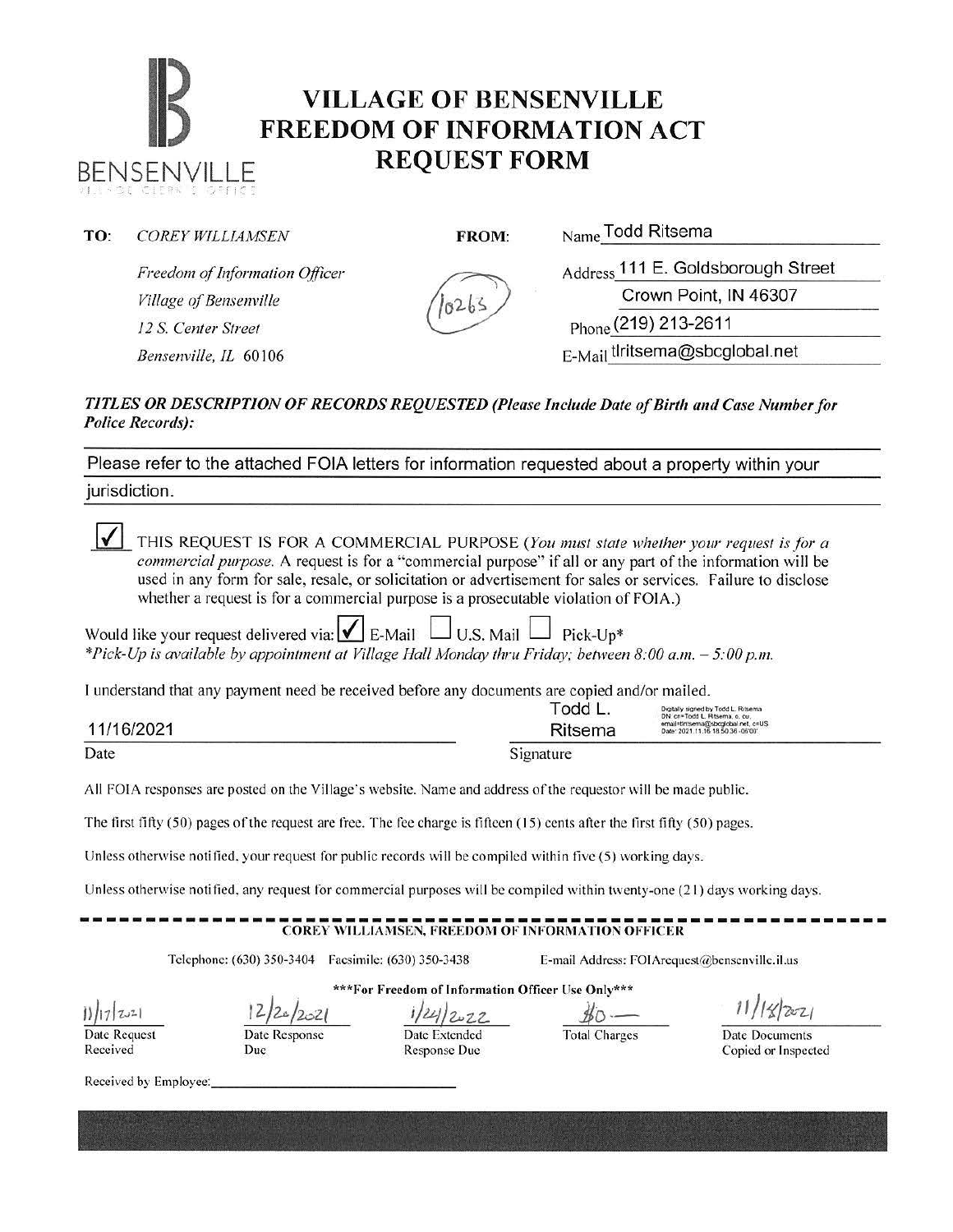November 16, 2021

FOIA Officer Village of Bensenville Building Department 12 South Center Street Bensenville, IL 60160 Phone: (630) 350-3404 1 Fax: (630) 350-3438 Email: FOIArequest@bensenville. il. us

Subject: Freedom of Information Act (FOIA) Request/File Review Request Industrial Building 219-221 William Street Bensenville, DuPage County, Illinois 60106 Parcel Numbers: 03-26-201-033; 03-26-201-033 Project Number: 21-346648.1

Dear FOIA Officer:

Please accept this as request for any information/documentation/files with your department regarding the above-referenced property.

Partner Engineering & Science, Inc. is currently conducting the Property Condition Report and/or Phase I Environmental Site Assessment for the property. The ASTM Practice E1527-13 Standard Practice of Environmental Site Assessments requires that a records search be conducted with local regulatory departments for information regarding the subject property. Of particular interest are the following items:

- Records regarding current building code inspections conducted at the property;
- Records regarding open building code violations against the property;
- Records regarding open building permits for the property; and/or
- Records regarding the original Certificate of Occupancy for the property.

Please call (219.406.0480) or email (tlritsema@sbcglobal.net) me to discuss the file information or if you require further information. Thank you for your time and attention regarding this matter.

Respectfully,

 $415 -$ 

Todd L. Ritsema Professional Associate

| $\Box$ No files were discovered for the addresses listed herein.                                                                                                                                                              |
|-------------------------------------------------------------------------------------------------------------------------------------------------------------------------------------------------------------------------------|
| Name: _______________                                                                                                                                                                                                         |
|                                                                                                                                                                                                                               |
| the company of the company of the company of the company of the company of the company of the company of the company of the company of the company of the company of the company of the company of the company of the company |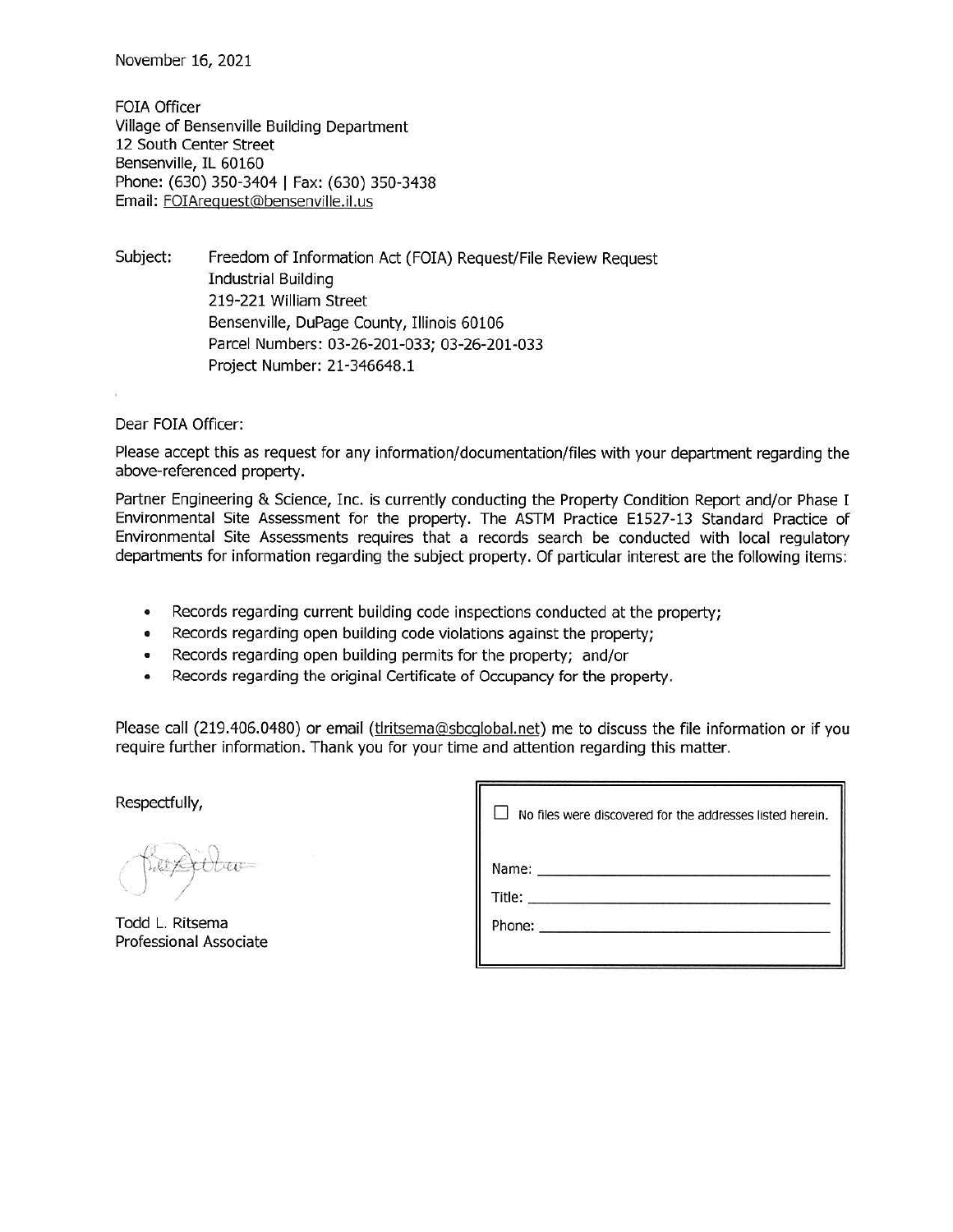November 16, 2021

FOIA Officer Bensenville Fire Department 12 South Center Street Bensenville, IL 60160 Phone: (630) 350-3404 1 Fax: (630) 350-3438 Email: FOIAreguest@bensenville.il. us

Subject: Freedom of Information Act (FOIA) Request/File Review Request Industrial Building 219-221 William Street Bensenville, DuPage County, Illinois 60106 Parcel Numbers: 03-26-201-033; 03-26-201-033 Project Number: 21-346648.1

Dear FOIA Officer:

Please accept this as request for any information/documentation/files with your department regarding the above-referenced property.

Partner Engineering & Science, Inc. is currently conducting the Property Condition Report and/or Phase I Environmental Site Assessment for the property. The ASTM Practice E1527-13 Standard Practice of Environmental Site Assessments requires that a records search be conducted with local regulatory departments for information regarding the subject property. Of particular interest are the following items:

- Records regarding current fire code inspections conducted at the property; and/or
- Records regarding open fire code violations against the property.

Please call (219.406.0480) or email (tlritsema@sbcglobal.net) me to discuss the file information or if you require further information. Thank you for your time and attention regarding this matter.

Respectfully,

 $\sigma_{1}$ :

Todd L. Ritsema Professional Associate

|                  | $\Box$ No files were discovered for the addresses listed herein. |  |
|------------------|------------------------------------------------------------------|--|
| Name:            |                                                                  |  |
| Title:<br>Phone: |                                                                  |  |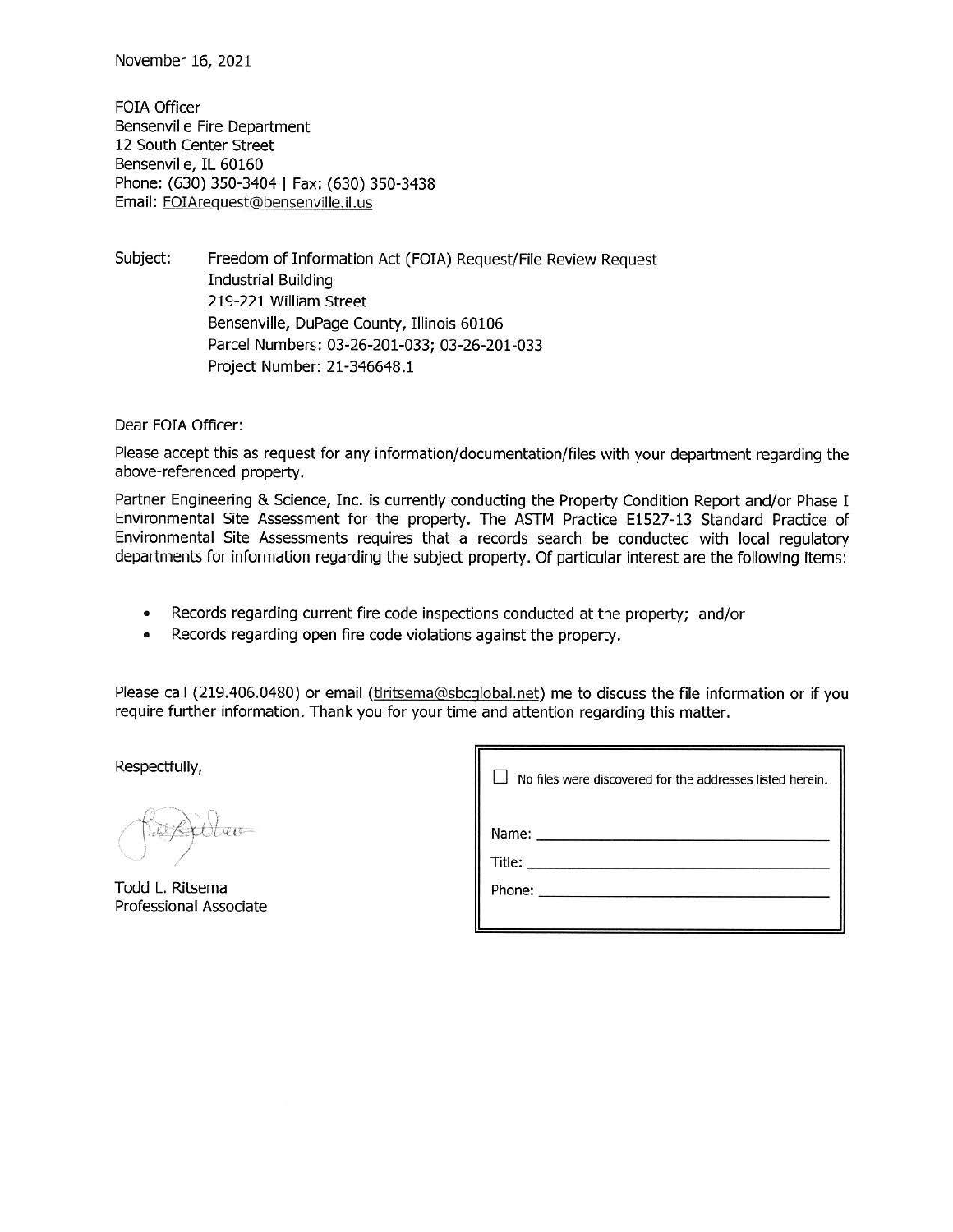Village of Bensenville Department of Community and Economic Development 12 S. Center Street, Bensenville, IL 60106 Phone: 630.350.3413 Fax: 630.350.3449

# **CERTIFICATE OF COMPLIANCE**

# For: NON-RESIDENTIAL INSPECTION

Inspection Number: 70741

DATE: 10/28/2019

# APPLICATION NUMBER:

This certifies that the work completed under the Village of Bensenville

CHAMPION ROOFING, INC.

219 WILliAM STREET,

Bensenville, IL 60106

Has been performed satisfactorily and work may continue on the permit issued for:

**WRO WIND ... ... AND ...** 

With the exception of the conditions listed below:

 $$ 

M Л DEVELOPMEN

### DON TESSLER

Village of Bensenville Inspector Village of Bensenville Inspector's Signature

KEEP THIS CERTIFICATE WITH YOUR DEED AND OTHER VALUABLE DOCUMENTS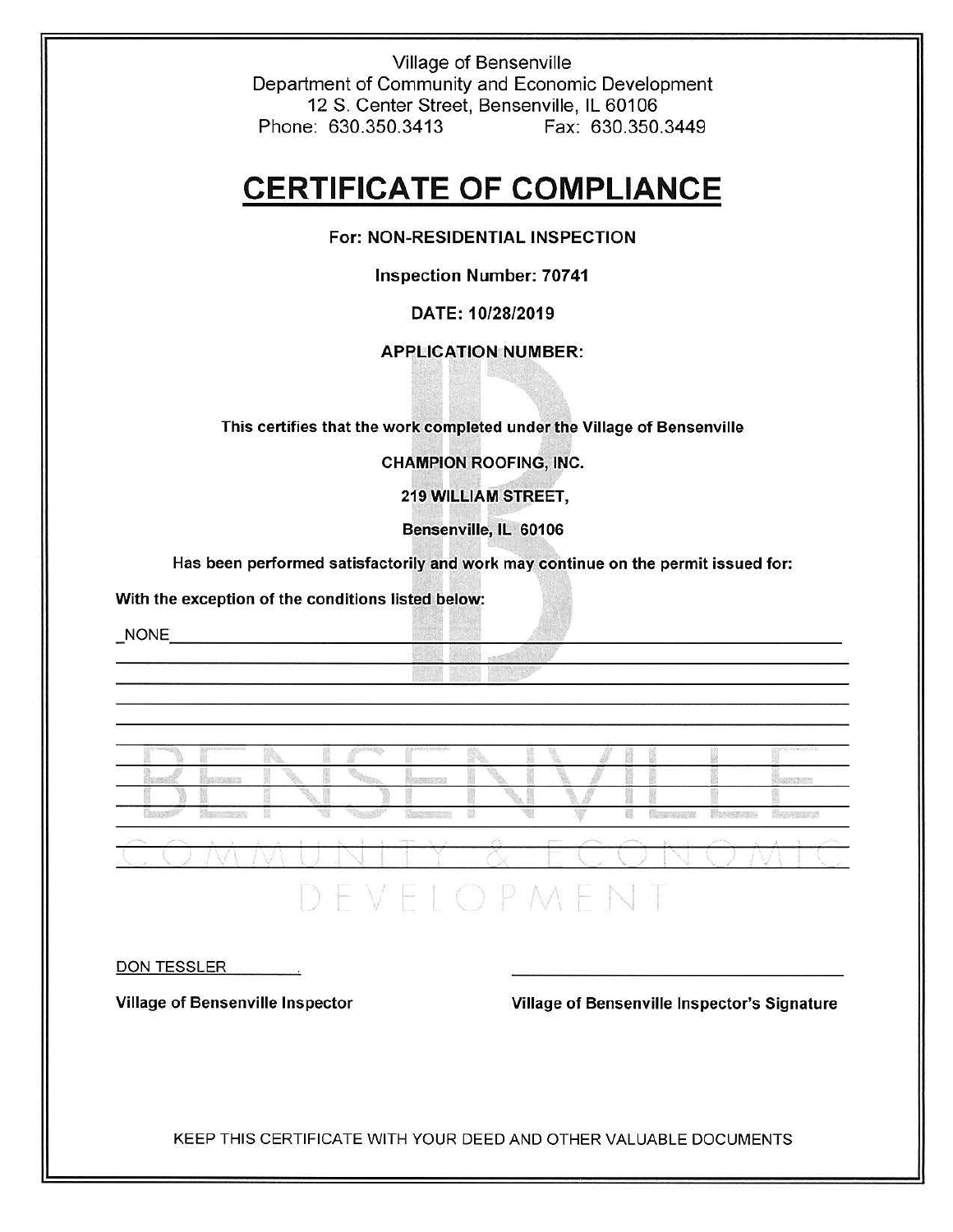Village of Bensenville Department of Community and Economic Development 12 S. Center Street, Bensenville, IL 60106 Phone: 630.350.3413 Fax: 630.350.3449

# **CERTIFICATE OF COMPLIANCE**

# For: NON-RESIDENTIAL INSPECTION

Inspection Number: 70742

DATE: 09/25/2019

# APPLICATION NUMBER:

This certifies that the work completed under the Village of Bensenville

FM WOODWORKING CORP.

### 221 WEST WILLIAM STREET,

Bensenville, IL 60106

Has been performed satisfactorily and work may continue on the permit issued for:

With the exception of the conditions listed below:

\_NEED TO STORE ALL FLAMMABLE MATERIALS IN A METAL CABINET.

Ρ  $\Lambda\Lambda$ i-1 X 1

DON TESSLER

Village of Bensenville Inspector Village of Bensenville Inspector's Signature

KEEP THIS CERTIFICATE WITH YOUR DEED AND OTHER VALUABLE DOCUMENTS